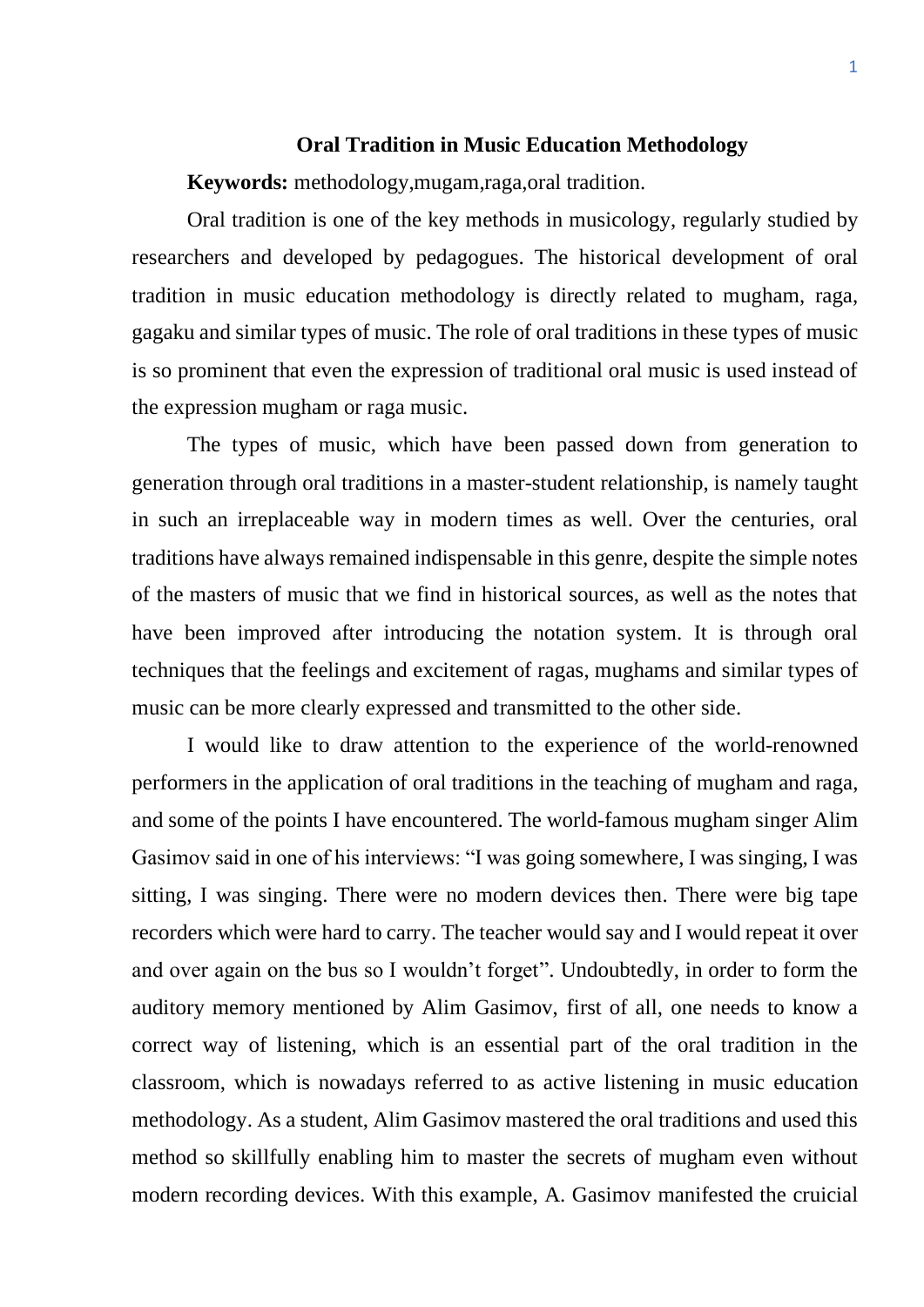role of oral traditions in music teaching. When listening to Alim Gasimov's students, it is impossible not to notice Alim Gasimov's melismas and vocal techniques performed by his school in general. This stems from the fact that Alim Gasimov passed on to his students the methods he learned from his teachers as a student, as well as the techniques he developed. Another example is Arkut Kannabhiran (A. Kanan), a prominent raga performer in Indian music, who gave such advice to his students in one of his master classes: "The oral tradition remains a unique testament to the capacity of the human brain to absorb, remember and notation reproduce structures of great complexity and sophistication without a system of written." Indeed, in one sentence, the master rendered the significance of the oral tradition in an utmost way. In the following example, I would like to highlight another importance of this method. As is well known, most methods require some training and basic knowledge, but there is no age limit in the application of this method, as the oral tradition is the first and concurrently, the basic stage of music education methodology. Examples of this can be found in many genres of music such as Mozart, a renowned figure of the European classical music, playing the piano professionally from the age of three and composing his first piece of music at the age of five; or from current times talented musicians as Justin Schultz and Joey Alexander who rose to fame in jazz at the age of eight or ten. Each of them developed their talents under supervision of their teachers through oral traditions not only before they learned music notes, but also before they learned to read and write. Indeed, Mozart's professional piano debut at the age of three, writing his first composition at the age of five, and composing his first opera at the age of 11 is inconceivable. Man wants to travel to that time and follow Mozart. I've always thought about it, and fortunately, I came across a similar scene at the Carnatic Conservatory of Paris, where I studied the Indian music in France. While I was in the vocal class of my teacher Bhavana Pradyumna, it seemed to me for a moment I was hearing the echo effect of the acoustic sound of the room, and the repetition of it in Mrs. Pradyumna's every pause could not make me think of other nuances. Soon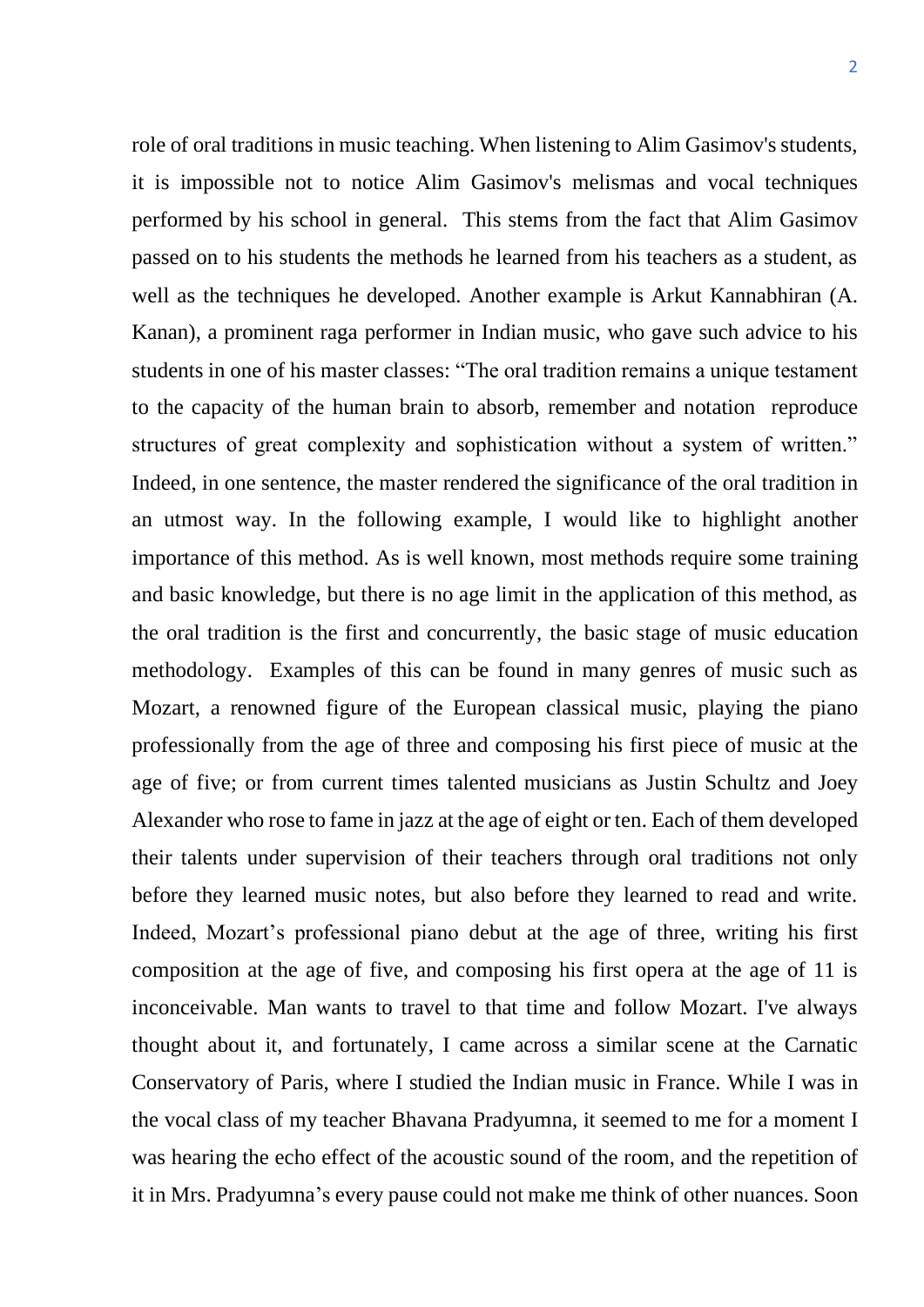a 3-4 year old girl came out of the next room, and then the echo effect in the room was no longer audible. I still could not understand what was going on until the 3-4 year old girl started imitating what my teacher, her mother, was performing. Mrs. Pradyumna's oral tradition techniques has led her 3-4 year-old daughter to master active listening at a high level. I couldn't hide my surprise at that moment, and while discussing it with my teacher, I found out that her 8-year-old son was performing like her daughter when he was 3-4 years old. Subsequently, although her son was 8 years old at that time, he could perform and explain 72 ragas in the melakarta system. This happening was for me a vivid example of the effectiveness of oral traditions at an early age.

As we have already mentioned, oral traditions have been widely used throughout history in the teaching of music such as mugham and raga by masters, gurus and teachers. Oral traditions have been applied not only in genres such as mugham and raga, but have also been improved and developed in our time thanks to the exceptional contributions of a number of musicians. Dealing with the prominent scholars who systematically apply oral traditions to modern music education methodology as a result of their research, we can mention the names of such figures of music as Orff, Dalcroze, Suzuki and Kodaly. Oral traditions play a key role in each of their method. Of these educators, it is particularly important to mention Professor S. Suzuki. Being named after its author, the Suzuki method is based on oral traditions. As already mentioned, the benefits of oral tradition to children from an early age have been studied using the Suziki method and is still being applied. Thus, although there is no age limit for starting the Suziki method, the ideal age is deemed to be under five years. Since at this age children can handle multiple tasks simultaneously, Suzuki regarded important not to lose this period of age and put them in the right direction and treat them with love and attention.

The Suzuki method refers to the concept of "mother tongue approach". According to this concept, it is recommended that children learn music in the natural sequence, just as they learn their mother tongue orally before learning the letters.